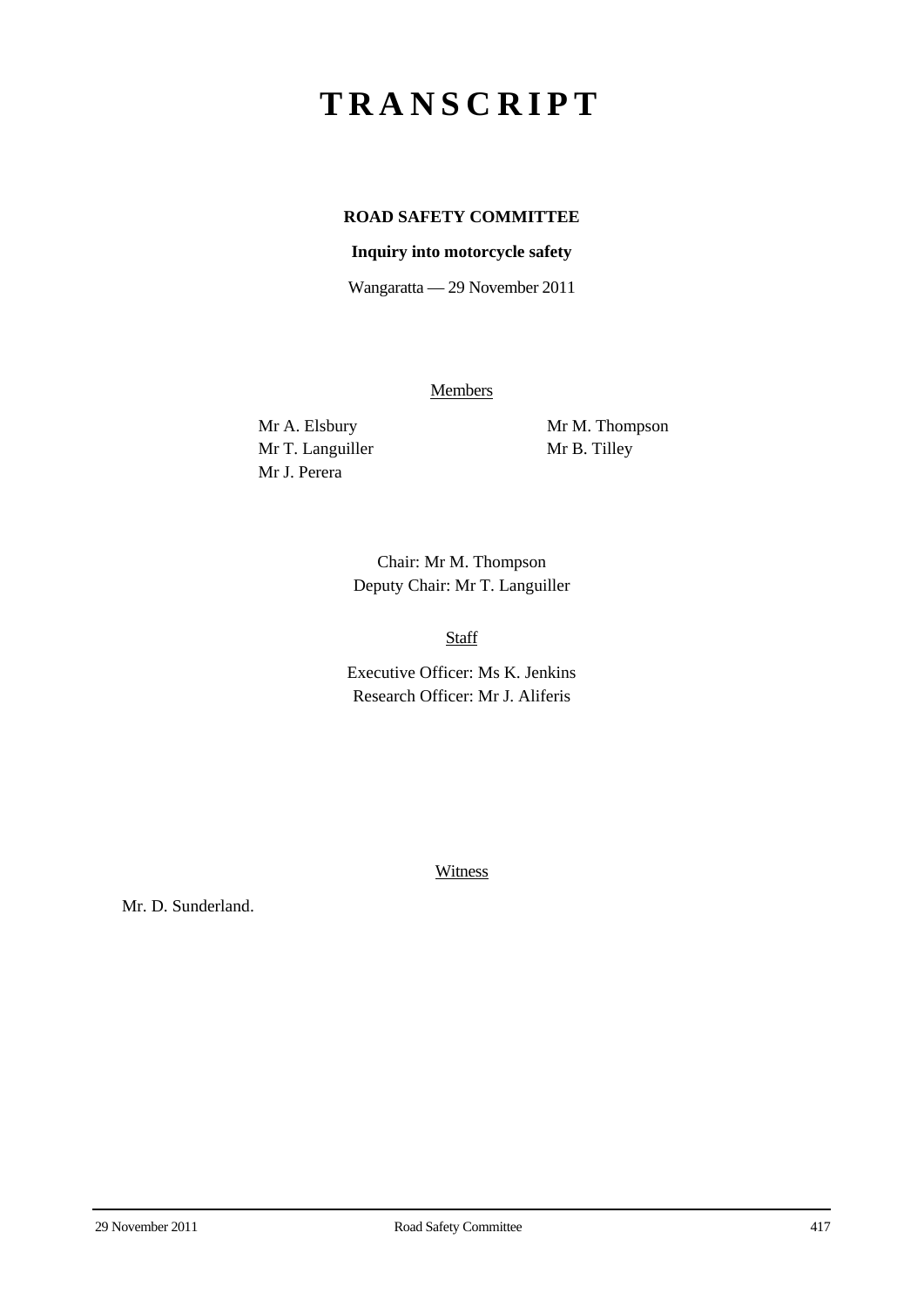**The CHAIR** — Ladies and gentlemen, welcome to the public hearings of the Road Safety Committee's inquiry into motorcycle safety taking place today.

Today we have a researcher joining us, by way of exchange from France, Flavian. This is his first trip into the north-east of Victoria, so I trust it is a good moment in time for him to take on board the evidence and information. We also have a number of guests here in the gallery. We have two ladies here who I will acknowledge; one is an experienced Harley rider who also in her other life writes for Hansard, Maria, and the other is Jenny. Maria and Jenny are recording the material today. Any comments that you make today have the benefit of parliamentary privilege but that benefit does not extend to outside of this room. You can say what you like to us broadly but be polite and be respectful. If you want to speak in what I call 'in camera' or in private and only speak to the committee we can clear the room out and just hear informally what you would like to say.

**Mr SUNDERLAND** — I have two questions that I would like to talk about in private.

**The CHAIR** — All right then. When you get to those points we will take the opportunity to clear the room and take those matters on board. I appreciate too that there are some sensitive matters. We did take evidence from a witness in Geelong who recounted the deaths of three of his friends and there were some wider issues there of a sensitive nature, so we are very happy to take that evidence in what I call in camera.

**Mr SUNDERLAND** — You can have that copy.

**The CHAIR** — Thank you.

**Mr SUNDERLAND** — It is based on what I want to discuss.

**The CHAIR** — All right, thank you. We will put it on the parliamentary record. Thank you very much. We are ready to hear from you. For the assistance of the Hansard reporters, could you give us your name and address?

**Mr SUNDERLAND** — My name is Doug Sunderland. My address is <address confidential>.

**The CHAIR** — Thank you, Doug. If you can lead off with your evidence, we are ready to listen.

**Mr SUNDERLAND** — I get frightfully upset with car drivers. It is really bad. I have been riding for 73 years although I must admit that for the first few years it was minus a licence. It was during the war and I was apprenticed to a motorbike shop down at Camberwell Junction. I had to do all the messages on the motorbike because very few people had cars during the war, and unfortunately one day a nasty policeman pulled me up and booked me for 15 shillings and that was my week's wage. I was riding a motorbike because I had no alternative because we had no transport and I had to do the messages, but I made sure I never got caught again. That's life.

Seventy-three years of riding have taught me a lot about drivers. I have one pet hate which could be fixed by this stupid government which makes these ADR rules but does not enforce them. Here is a typical example. In this month's *RoyalAuto* there is an Ambi Pur — that little label has a smelly thing to make your car smell nice and the instructions are 'Hang this from your rear-view mirror'. Now being on a motorbike, I know those kinds of things block the motorists' view. It is really serious. I rang the *RoyalAuto* who crap on about road safety, yet they put that in this issue of *RoyalAuto* — I worked for them for 37 years and I know how they go. I was so annoyed I rang up and I got nowhere. They were not interested. I said, 'What about a retraction next month?', but they were not interested. I rang the people that make the Ambi Pur thing and they were not interested. I mean I am a motorbike rider and I could get skittled one day because of stupid things like that, and in spite of all the statistics they blame the motorcyclist for many, many accidents.

With 73 years of experience behind me I know that some of my friends got killed just after the war because of cars coming out of T-junctions and that type of thing and ignoring the motorcycle. The motorcycle swerves to miss them, hits a tree, the car keeps going and they blame it on the motorbike — another motorbike accident. They overlook the fact that it was a car that caused the problem in the first place. Now we have this in last week's paper, a 9.7-inch GPS, which is the size of an A4 sheet of paper, with instructions to put it on the windscreen. What are we doing in this country? We might as well give the car drivers open slather and let them kill everyone on the road.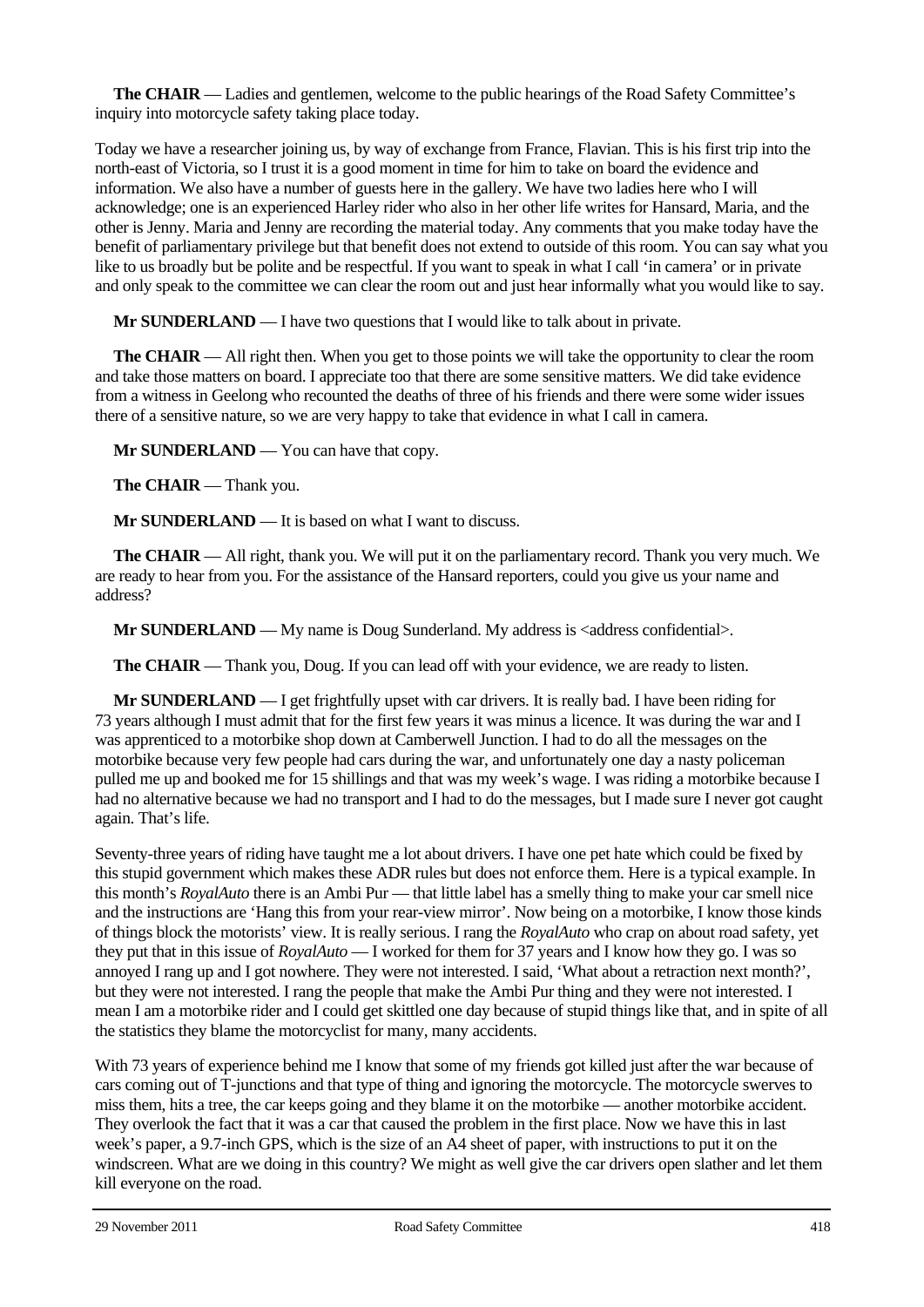As I asked in that write-up that I have given you: what happens to a little kid on a pushbike? This argument that they cannot see you is a great lot of rubbish. I wear a bright blue coat, and I mean bright blue. My motorbike is bright red. I have a bright red crash hat. I am at the main roundabout in Wangaratta at Ford Street where Harvey Norman is. The people going to Melbourne, you could stand there and watch them. They are driving to Melbourne and Ford Street is there. You never see their head turn around and look; they just go straight ahead through the roundabout. I am on the bike and when I enter a roundabout I have one hand on the brake and my foot on the pedal all ready to put the brakes on. It is a disgrace that I have to do that.

These bloody mobile phones. We have ADR people who allow these things to be used in a car. I do not care what they say about how it is against the law; they all allow it. It could be fixed. In other countries they have a device, a sensor on one of the wheels of a car and while a car is rolling the sensor activates an electronic thing that blocks the phone from working. Why can't we have that in Australia?

# **The CHAIR** — In which country is that applied?

**Mr SUNDERLAND** — I wouldn't like to tell you which country, but this is what I have learnt. I have been to 49 countries around the world and I have ridden in 19, and the drivers in this country are completely anti-motorbike. They have a pet hate against motorbikes. It does not matter whether it is a kid on a pushbike or not, we are still human beings. We deserve the same treatment as anyone else, and I get very annoyed. I know my friend Damien will back me up on that. So many motorbike accidents are attributed to the rider. I know for a fact I saw one of my friends on the footpath with his brains hanging out because a car did a U-turn in front of him, but the motorbike is blamed. That is where we go wrong with our statistics; they do not go into the detail.

In 73 years I have had one accident and that was because a car went through a red light. All he got was a couple of pound fine — it was pounds in those days; he got a couple of pound fine. I broke my pillion passenger's ankle. That is what happens. That is the only road accident I have had; I would not exaggerate. I would have had thousands of accidents off the bike in the deserts; I have ridden through every desert in Australia on my own. People say it is dangerous. It is more dangerous riding down the main street of Wangaratta.

I have crashed 12 to 15 times a day, which is normal when you are crossing the Simpson Desert, because your front wheel gets bogged and you just go over the handlebars, but that is part of living. I do not expect to ride around Wangaratta and have to have my hand and foot ready on the brake because of females. Young females today, I want to put them in jail. They cannot survive if they do not have a mobile phone to their ear. I am surprised they are not born with a bloody phone to their ear. On television last night there was a show that put the female point of view. These three young teenagers could not possibly live, they said, 'without our phone'. They take them to bed and everything. It is a wonder they do not marry the bloody phone.

We get treated very shabbily by the government in particular. Your government should hang its head in shame for allowing this country to get to the state it is in. My generation built this country; today's younger generation are stuffing it up with all this stupid nonsense of allowing too many things. How they could ever allow that GPS to come into this country is ridiculous. I get very aggro. I am off the motorbike at the moment. I have not been on the motorbike for four months because my doctor said, 'No motorbike until your hip heals up'. I fractured my hip. Do you know how I fractured my hip? What is the first thing that comes to your mind?

**Mr ELSBURY** — You tried to put your leg out to stop the bike from going over? No?

**Mr SUNDERLAND** — What is your answer? Why did I fracture my hip?

**The CHAIR** — Mr Sunderland, perhaps if you direct your questions through the Chair. We are happy to have rhetorical questions.

**Mr SUNDERLAND** — All right, what is your —

**The CHAIR** — But we will leave it as a rhetorical question and allow you to come in and answer it. It might take too much time if you ask for us to guess exactly what happened.

**Mr SUNDERLAND** — All right. I came home from Geelong four months ago and I decided to make a cup of tea at the kitchen sink. I turned around to put the keys on the table and 1 hour 50 minutes later I am still lying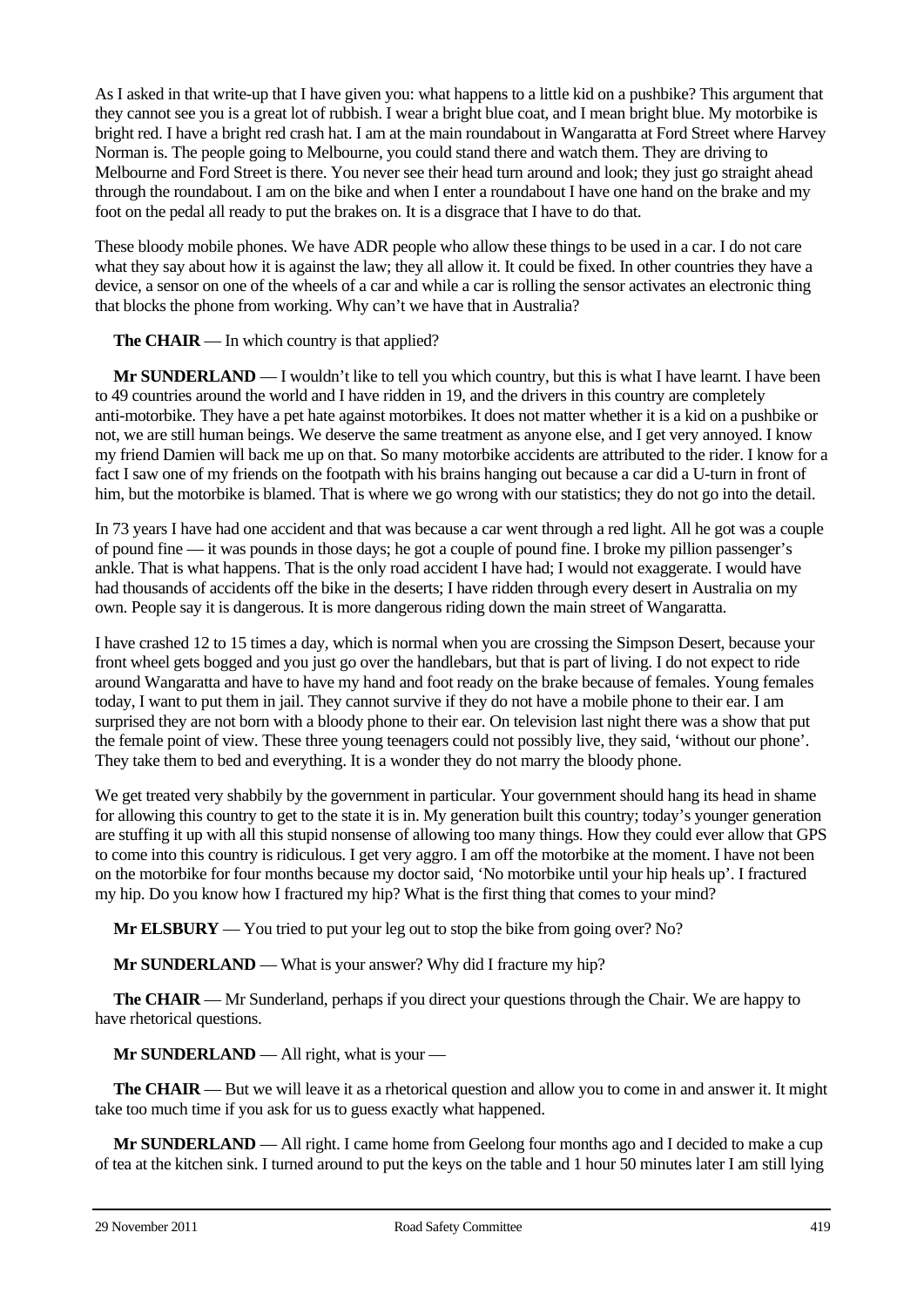on the floor with a fractured hip. They say motorbikes are dangerous. Making a bloody cup of tea is more dangerous.

**The CHAIR** — Yes, it depends what you put in the cup of tea, I guess, too; there is strong water up this way. Mr Languiller has arrived. I will just welcome him and allow you to continue. We have some questions for you. We will just monitor our time as well.

**Mr SUNDERLAND** — Before you do, my invite clearly said they want to find out the secret of my success. I can put it very simply. Seventy-three years of riding and the moment I get on that road every one of you people in a car, bus or truck is out to kill me. That is the attitude I take. There is not a vehicle on the road that is not trying to kill me, and that is how I have survived for 73 years.

Today's generation, the young ones, take the attitude that I took when I was between the ages of 18 and 24. I was a murderous motorcyclist. I should have been put in jail a dozen times. I broke every rule in the book. There was no such thing as a speed limit. I was a typical young fellow. I ignored every speed limit. If any of you people know Camberwell Junction, Toorak Road, Swan Street, Richmond and so on, I would regularly go down there over 90 miles an hour during and just after the war. I was so proud of the fact and now I am ashamed of it.

From St Kilda Junction, Luna Park, to Box Hill police station I held the record of 11 minutes. To do it now would take you over 1 hour. I would deliberately go past every police station with the finger on the horn button to make the cops come out in their little Fords and try to chase me. My Triumph would do 98 miles per hour and I have a certificate to prove it. Road laws meant nothing. When you are 18 to 24 or 25, there is no such thing as a road law. We turn around and sell motorbikes to the teenagers. We put limits on the size of them. It does absolutely nothing. They ignore it. It is part of growing up. But when you get to my age you realise that you should not have done it. I am ashamed of the fact that I did it.

**The CHAIR** — Thank you for providing your reflections. Do you have any solution to the attitude that might prevail amongst younger motorcyclists, as you understand it?

**Mr SUNDERLAND** — Yes, the complete lack of education by this government, an absolute, complete lack of education. All children, particularly from secondary school, should spend a couple of hours in a hospital and see the results of it. I can still see my friend lying on the footpath outside the East Hawthorn tram depot in Camberwell Road. I can still see him lying there with his brains laying out, and that is in there as a permanent picture. That is what slows you down. It slowed me down. That was the end of my speeding days.

**The CHAIR** — Approximately what year was that — or decade?

**Mr SUNDERLAND** — It would have been 1946 or 1947.

**The CHAIR** — And the accident was due to excessive speed?

**Mr SUNDERLAND** — Speed on his part, but the car doing a turn in front of him. That is what killed him.

**The CHAIR** — Yes.

**Mr SUNDERLAND** — It was both their faults.

**The CHAIR** — Thank you. We might move to questions. I might get my colleague the Deputy Chair just to draw you out on the first question.

**Mr LANGUILLER** — Thank you, Mr Sunderland, and it is a pleasure to be able to have you providing evidence to this committee. I apologise for arriving slightly late. Mr Sunderland, the committee understands that you have only ever had one accident whilst riding a motorcycle. Why do you think that is the case, and what do you do when you are riding which makes you different from other riders?

**Mr SUNDERLAND** — What do I do?

**Mr LANGUILLER** — Yes. What makes you different from others?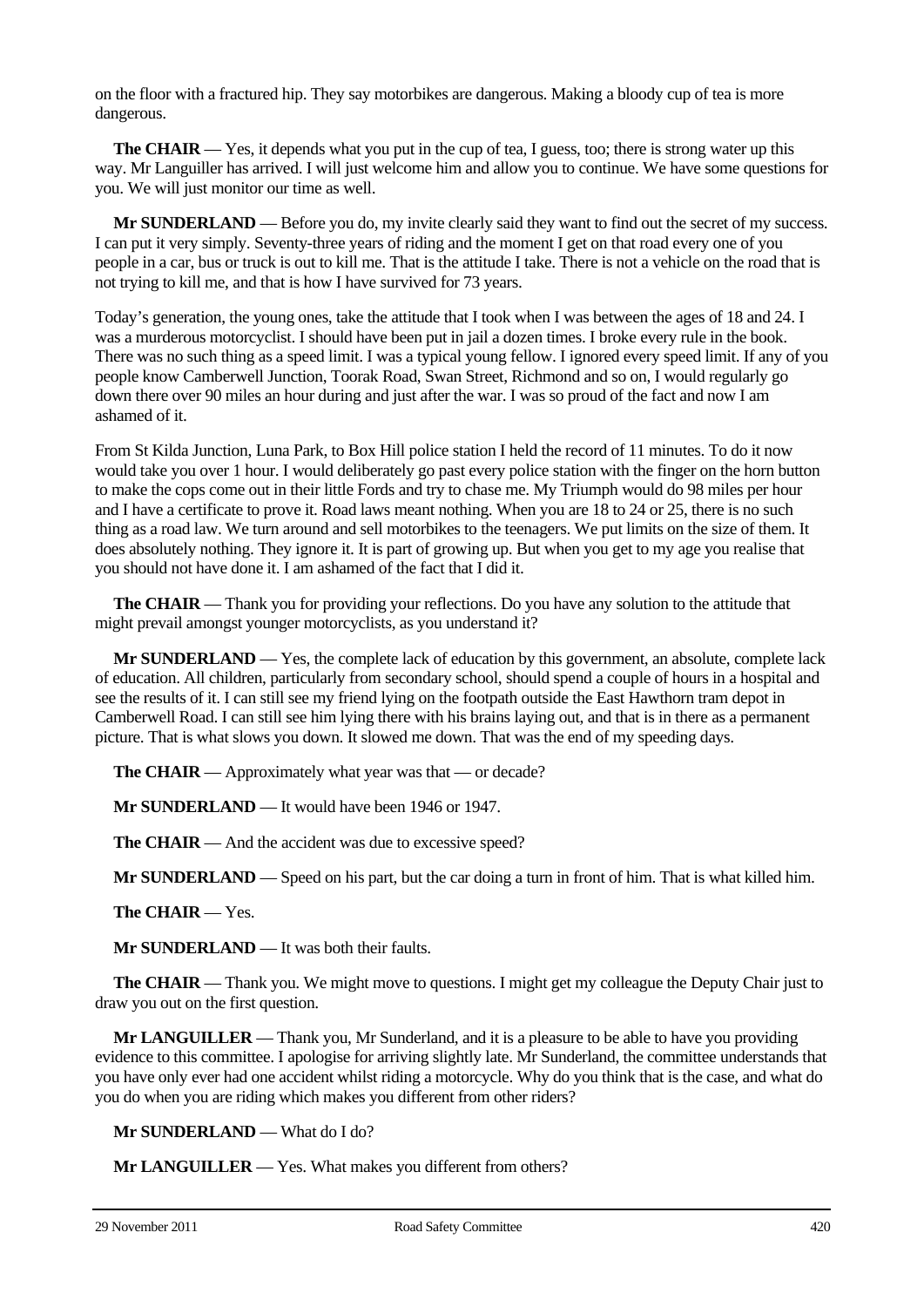**Mr SUNDERLAND** — What makes me different? Seeing four or five of my friends laying dead on the road, even going back probably about 22 years since I saw the last one laying dead on the road. That is what slows you down; there is no argument about it. That is why schoolchildren should be educated from the moment they arrive at school.

**Mr LANGUILLER** — Can I put a supplementary question to you? I understand you have travelled to around 19 countries.

**Mr SUNDERLAND** — I have been — —

**Mr LANGUILLER** — Did the fatalities occur in Australia or outside Australia?

**Mr SUNDERLAND** — I rode through four countries in Europe, England, the Isle of Man, Malaysia, Vietnam, Peru, Bolivia, Chile — and that is all within the last 15 years. In fact I celebrated the end of my  $75th$  year — —

**Mr LANGUILLER** — Did the fatalities that you spoke about happen in Australia or in any of those countries? You talked about — —

**Mr SUNDERLAND** — Seeing the victim?

**Mr LANGUILLER** — Yes.

**Mr SUNDERLAND** — I saw a lady laying in the middle of the road in Vietnam because a dog ran out and took out the wheel of the motorbike. I saw a man laying on the road in Bolivia who just wanted to die. He said, 'Just leave me be'. He did not want to live because he had bad internal damage, but he survived. But I am not kidding you, the sight of a friend or an unknown person laying on the road is the greatest education of any. That is why all teenagers — particularly teenagers — should be made to go to hospital to see the results of road accidents. There is no such word. Why does this country, including the politicians, allow the use of the word 'accident' when 90 per cent of them are not accidents? They are incidents, but they are not accidents. Look at the dictionary — —

**Mr LANGUILLER** — You mean they are preventable? Is that what you mean by saying they are not accidents?

**Mr SUNDERLAND** — The word 'accident' is used incorrectly. It is not an accident when a person coming head on to you decides to do a right-hand turn and you are on a motorbike. You swerve, and you hit a lamp post. The car keeps going. That is not an accident; it is absolute murder. We should never use the word 'accident'. I lost my daughter at 19 years old. I had to go down and identify my daughter and my son-in-law. I can still see that, and it was 40 years and six months ago. I can still see them laying on the slab at the morgue. It was not an accident; she fell asleep because her husband took sick and he said, 'Get me home from Melbourne to Wangaratta'. They only got as far as Baddaginnie. My daughter fell asleep and hit a tree.

**The CHAIR** — On a motorbike or in a car?

**Mr SUNDERLAND** — Car. How do you define that? Would you call that an accident? We use the word 'accident' as soon as someone hits something. It does not matter whose fault it is; it is not an accident. We need education to be priority no. 1. I cannot impress upon you people, particularly politicians, why we allow this to happen. Having driven through 19 countries around the world, I watched a motorbike rider hit a car because the car turned in front of him. That is a very common accident. He was not speeding; he was only doing about 20 or 30 kilometres an hour. We should have the rule they have in Bolivia. Have any of you been to Bolivia?

## **Mr LANGUILLER** — I have.

**Mr SUNDERLAND** — They have a 30-kilometres-an-hour speed limit in the city. There is a male and a female with a machine gun on nearly every intersection. Our bus was on a tour. The bus driver heard a whistle blow, and he stopped. The door opened, and a woman came in and put out her hand. He opened the glove box and gave her a handful of money, and away she went. They do not pay their police; they rely on fining people for doing the wrong thing. I said to the bus driver, 'What would happen if you did not hear and stop?'. 'He would just shoot'. Perhaps that is what we need in this country. I cannot imagine us ever getting to that stage.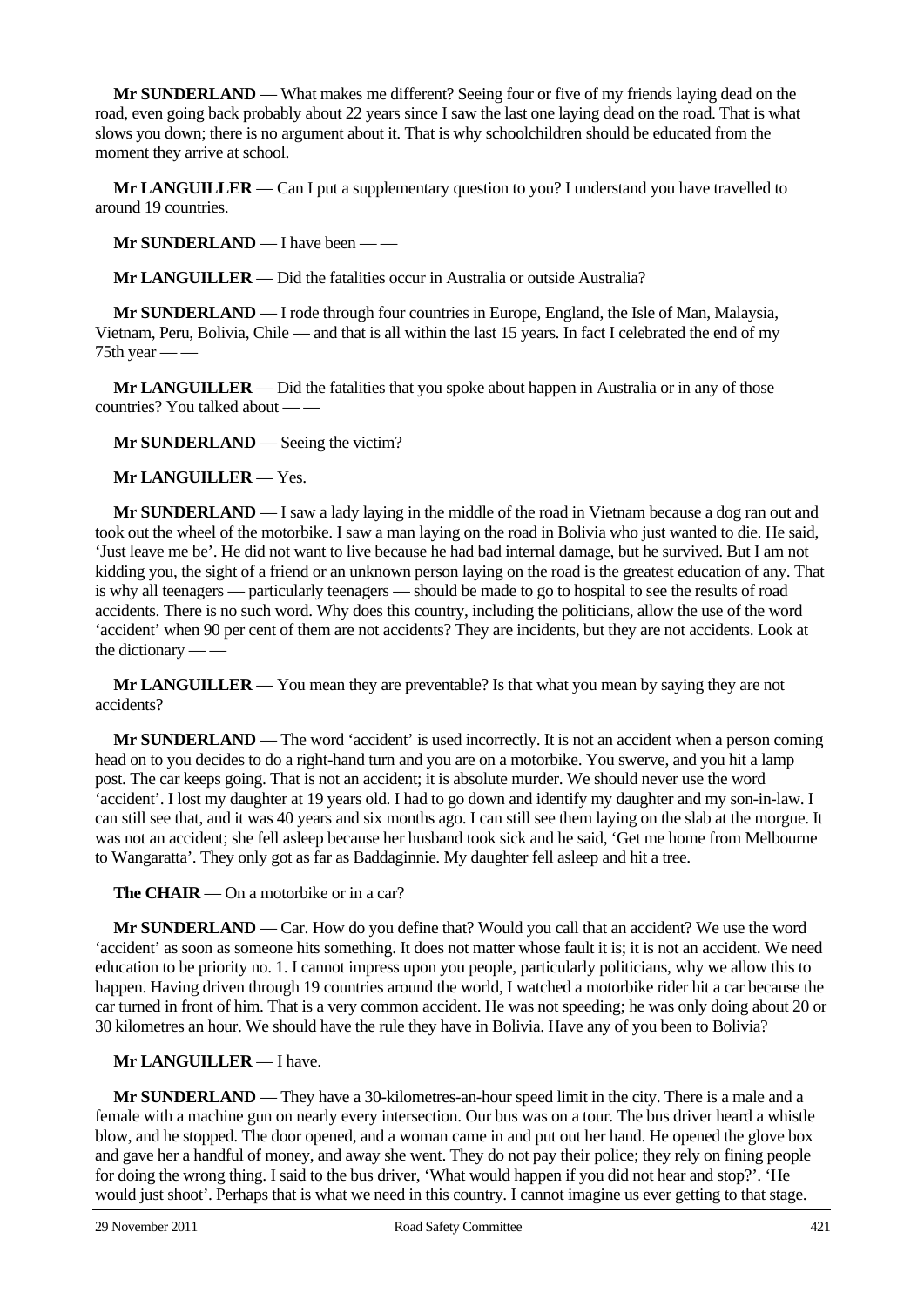**The CHAIR** — Mr Sunderland, I would like to run a few questions by you.

**Mr SUNDERLAND** — Go for your life.

**The CHAIR** — Mr Tilley will put the next question to you.

**Mr TILLEY** — Mr Sunderland, I just want a bit of commentary. During your contribution this morning you have spoken about your self-awareness and your formula for your safety and seeing other car users as the enemy. You have spoken about your riding experiences. You have also spoken about generational attitude change with motorcyclists today.

## **Mr SUNDERLAND** — Yes.

**Mr TILLEY** — We learn enormous amounts from history. We can take something from your over 73 years of riding experience, but over the several days and weeks that this committee has held public hearings we have heard enormous amounts of information in relation to encouraging advanced rider training. Do you have any specific thoughts in relation to how we might be able to change and keep our young motorcyclists safe on our roads today by using advanced rider training?

**Mr SUNDERLAND** — Put into effect the two things I suggested. I repeat that education is the greatest way to help to solve a problem, and make it compulsory for all teenagers, or pre-licensed people, to visit a hospital. Seeing people badly injured taught me a hell of a lot.

**Mr TILLEY** — Your system of operating your motorcycle when you are on the road and in your experiences riding off-road through the deserts — you talked about getting stuck in the sand and going over the handlebars. I have had similar experiences with riding in those sorts of conditions over the years. You have had off-road experiences while riding through deserts and in a number of countries throughout the world; do you think some of those conditions have kept you safe while riding on on-road surfaces?

**Mr SUNDERLAND** — You will never stop off-road accidents because for the type of people — young fellas — who are involved in those accidents, it would not matter what rules you brought in, they would treat them with contempt.

**Mr PERERA** — Thank you very much for your contribution this morning, Mr Sunderland. You have many years of riding experience. What are your thoughts about protective gear? Do you wear it?

**Mr SUNDERLAND** — I wear the armoured protective gear but not usually around town. As soon as I go out of the city I wear my armoured gear. But of the many thousands of accidents I have had — if you could call getting bogged in the sand and going over the handlebars an accident — all the protective gear in the world would not have stopped them. Most of the injuries you suffer from are arm and leg injuries. In India I heard my crash helmet bouncing along the road a few times, but protective gear is really overrated. If they brought in a law like the idiots suggest to make you wear compulsory fluoro gear, I would not be seen dead wearing it. I would treat that law as absolutely ignorant.

**Mr PERERA** — How about the leather trousers, leather pants and leather jackets?

**Mr SUNDERLAND** — That is not going to help your arms and legs. That is why I have a steel knee now. Off-road riding up in the alpine area — you just cannot stop that with all the protective gear in the world. I wear Draggin jeans and that, but 99 per cent of times you come off the bike off-road you hurt your arm or your leg.

**Mr ELSBURY** — Thank you very much for your contribution today, Mr Sunderland. What would you like to see as the specific outcomes of this committee's inquiry?

**Mr SUNDERLAND** — I have said it about six times now — education.

**Mr ELSBURY** — You are saying people should be taken to hospitals to see the outcomes of accidents. But apart from doing that and possibly using it for shock value, are we looking at improved driver training and improved rider training?

**Mr SUNDERLAND** — Yes.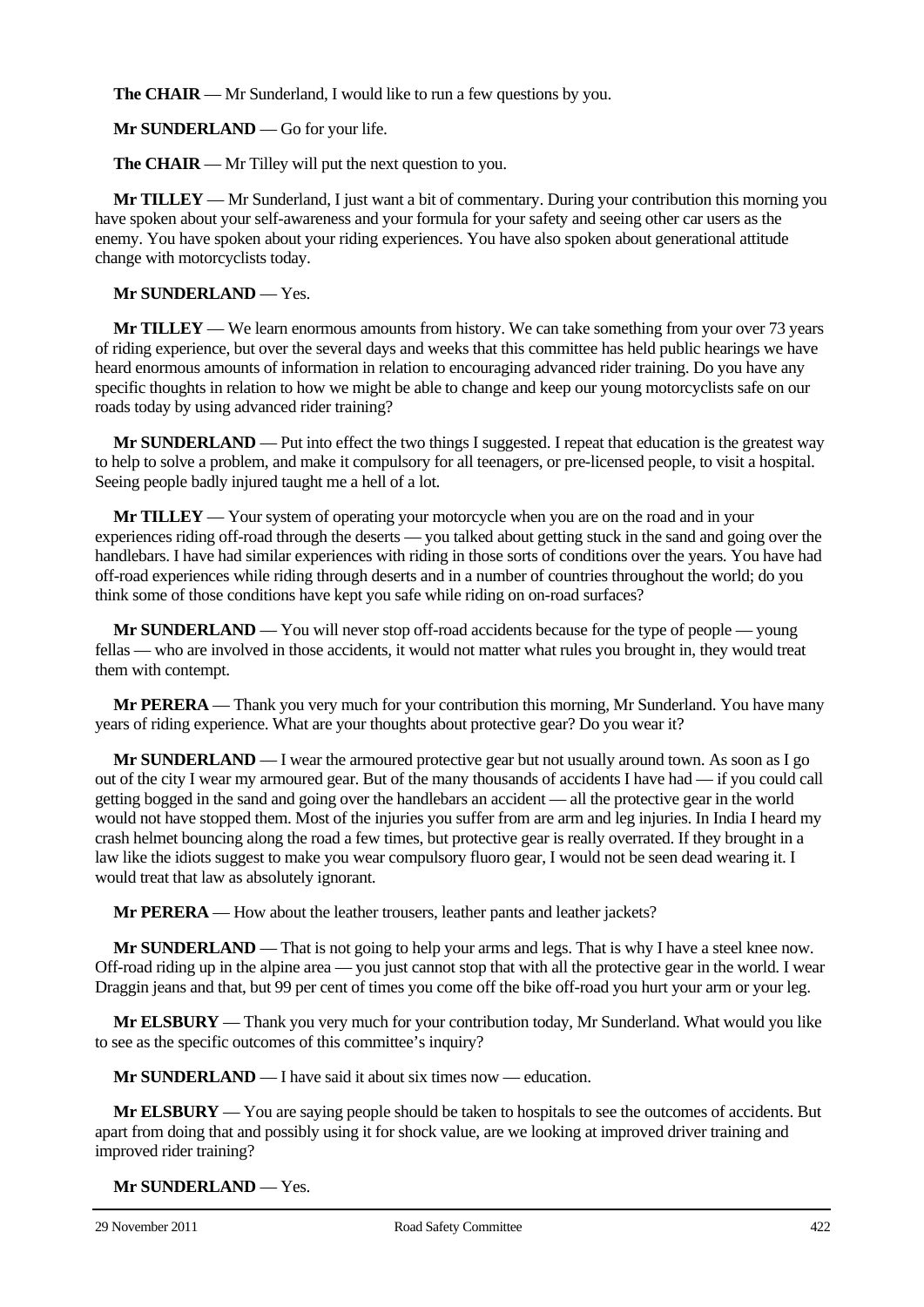**Mr ELSBURY** — From my own experience, I have done 6 hours on a bike and they gave me a learners permit. I rode at a breakneck speed of 30 kilometres per hour whilst under training, and yet now I am legally allowed to ride a bike at 110 kilometres per hour. Do you think the rider training that is currently going on, if my experience is normal, would be inadequate, and should it be improved?

**Mr SUNDERLAND** — A lot of it is inadequate because there is too much cheating going on with the number of hours. I know that for a fact.

**Mr ELSBURY** — There is no requirement of hours. I have done 6 hours. All I had to do was turn up for a 2½-hour course to be shown, 'This is a motorbike, and this is what it does', take the test and then be given a learners permit. I took an extra 3½ hours of training prior to that. You do not have to do that prior training; you can just turn up and do the test. You have people who have a minimal amount of experience, such as myself, versus people who have possibly got experience off-road either on a farm or on a property. There are people who understand how to use a bike — they have the balance, they have the speed sorted out, they have had a few tumbles but nothing too bad — versus a bloke like me, who spends his entire life in suburbia, with 6 hours experience, and now I can ride like anyone else.

**Mr SUNDERLAND** — But it is not you who is going to be the cause of a fall.

**Mr ELSBURY** — I reckon I could fall at 0 kilometres per hour; I am pretty good. I could come up to a stop at a set of traffic lights, forget to put the leg out and go over.

**Mr LANGUILLER** — He is telling the truth.

**Mr SUNDERLAND** — I have had into the thousands of crashes — 12 to 15 times a day was normal to crash. Having ridden through every desert in Australia, I know that the slower you go, the worse the crash. I do not care what anyone says. You only have to watch the grand prix races, where they come off at 280 to 290 kilometres per hour and get up and walk away. My worse accident was the result — —

**The CHAIR** — Making a cup of tea, was it?

**Mr SUNDERLAND** — Making a cup of tea? That is why I have a steel knee now. In India a car hit me head on because it was on the wrong side of the road. I was doing about 25 to 30 kilometres per hour, and they crap on that speed kills! Speed does not kill. Speed saved me. I can still remember when I was a late teenager that I opened the throttle and gave it the herbs because I was halfway across the intersection, and that is why he only hit the back wheel. Speed saved me from a major one, otherwise we would have both lost a leg. Speed is overrated in accident statistics, believe you me.

**The CHAIR** — Shifting to some other questions if I may, do you have a view on lane splitting or filtering?

**Mr SUNDERLAND** — To be quite honest, I would ban it because of the number of stupid car drivers. I have never done it, and I have no intention of doing it; I can survive without lane splitting. If the cars are stationary, I agree with it, but while the cars are mobile all the car drivers do is as soon as they see you in the mirror — I have seen them, I have watched motorbikes in front of me — they just veer across to frighten the hell out of you.

**Mr LANGUILLER** — I want to come back to you with a question in relation to protective gear. Given your extraordinary experience in riding — and I really mean that — what about wearing gloves and boots? Can you talk about the importance of those two items, not necessarily the jackets and the trousers? Given your experience, can you please talk about the importance of gloves and boots and whether you would make them compulsory?

**Mr SUNDERLAND** — If you have ever seen the SBS documentary called *Grey Voyagers* showing me in a serious condition when I got kind of knocked around a bit, I took my gloves off to take a photo. I did not bother putting them back on because I only wanted to go a couple of hundred yards, and this man on the wrong side of the road came around the corner and cleaned me up. I chopped my hands a bit.

**Mr LANGUILLER** — Are you saying that you think gloves should be worn?

**Mr SUNDERLAND** — I would not complain if they made gloves compulsory.